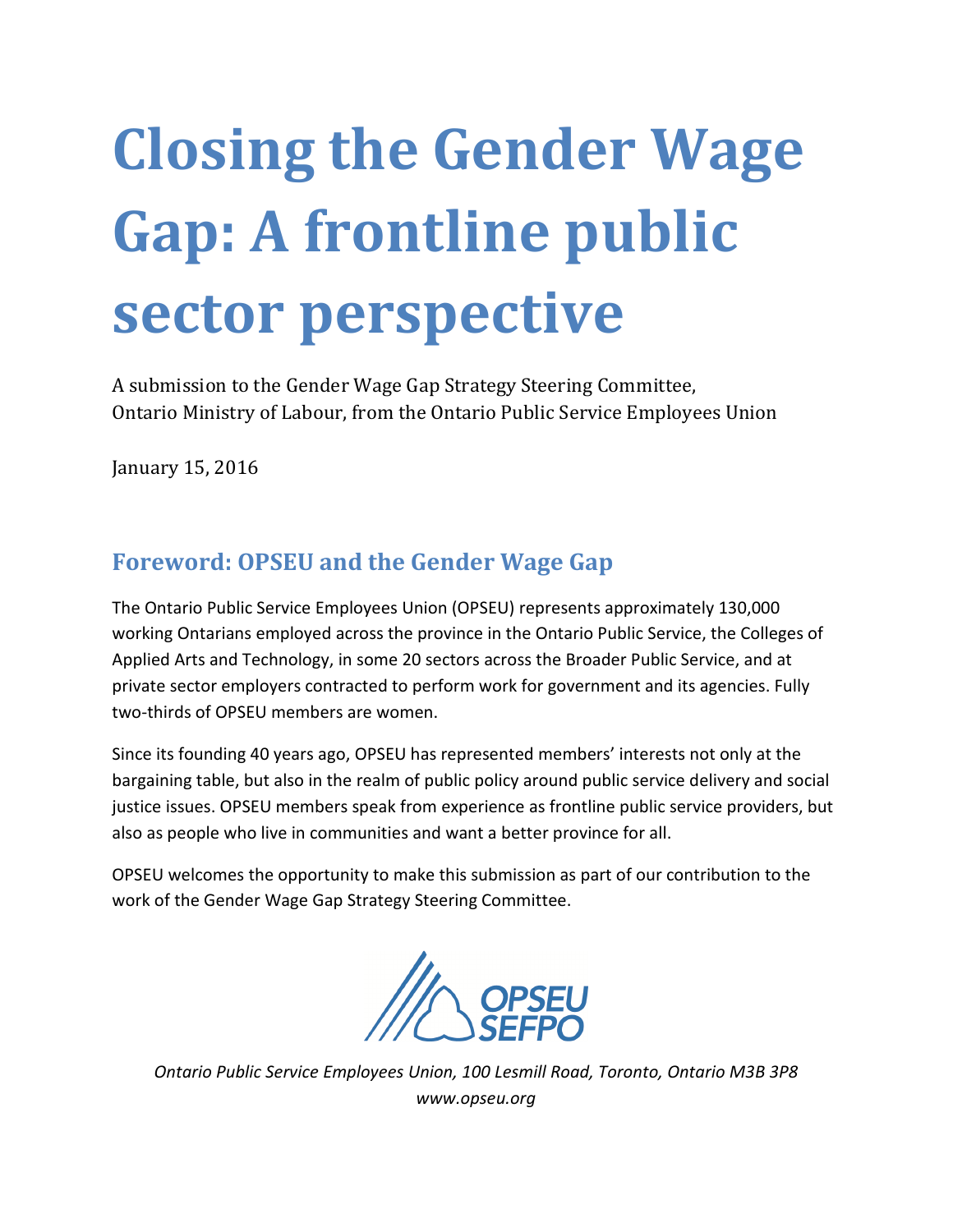# Introduction: The Gender Wage Gap is real

The existence of a wage gap between women and men is not an unproven theory; it is a simple fact. Women on average in Ontario earn 31.5 per cent less per year than men and are more likely to be in precarious employment than their male counterparts.<sup>1</sup> No matter how it is measured – by the year, by the week, or by the hour – average incomes for women are substantially lower than those of men.<sup>2</sup> This disparity is even greater for racialized women, aboriginal women, and women with disabilities. $3,4$  And even though in recent years women have made up the majority of undergraduate and graduate degree holders, their income in all sectors, all occupational categories, and all educational levels is less than that of men.  $^5$ 

In the past few decades, we have seen some reduction in the gender wage gap in Ontario. However, this trend is not primarily the result of a rise in women's incomes: it is largely due to a drop in men's earnings following economic restructuring that has cost the province hundreds of thousands of well-paid jobs in manufacturing, a sector that has been historically dominated by men. $^{\rm 6}$ 

Three features in our labour market contribute to the wage disparity, according to noted pay equity scholar Pat Armstrong:

- women are segregated from men into different work and different workplaces (e.g., teaching, nursing, clerical, administrative, service, etc.);
- women's segregated work is paid less than that of men, as their skills are undervalued; and
- women's lower pay reflects the systemic undervaluation of women's work relative to that of men.<sup>7</sup>

These features, according to Armstrong,

combine to create pervasive and often invisible discrimination…. The size and persistence of the wage gap clearly indicates that the problem does not stem simply from individual women and their capacities or from the practices of a few employers. Although there are certainly differences in the way individual women are treated by individual employers, women as a group face a common set of practices that disadvantage them in the labour force.

These practices include: gender-biased compensation and employment practices; absence of employment equity laws; insufficient employment and training supports; lack of affordable child care; and lack of accommodation for other care responsibilities.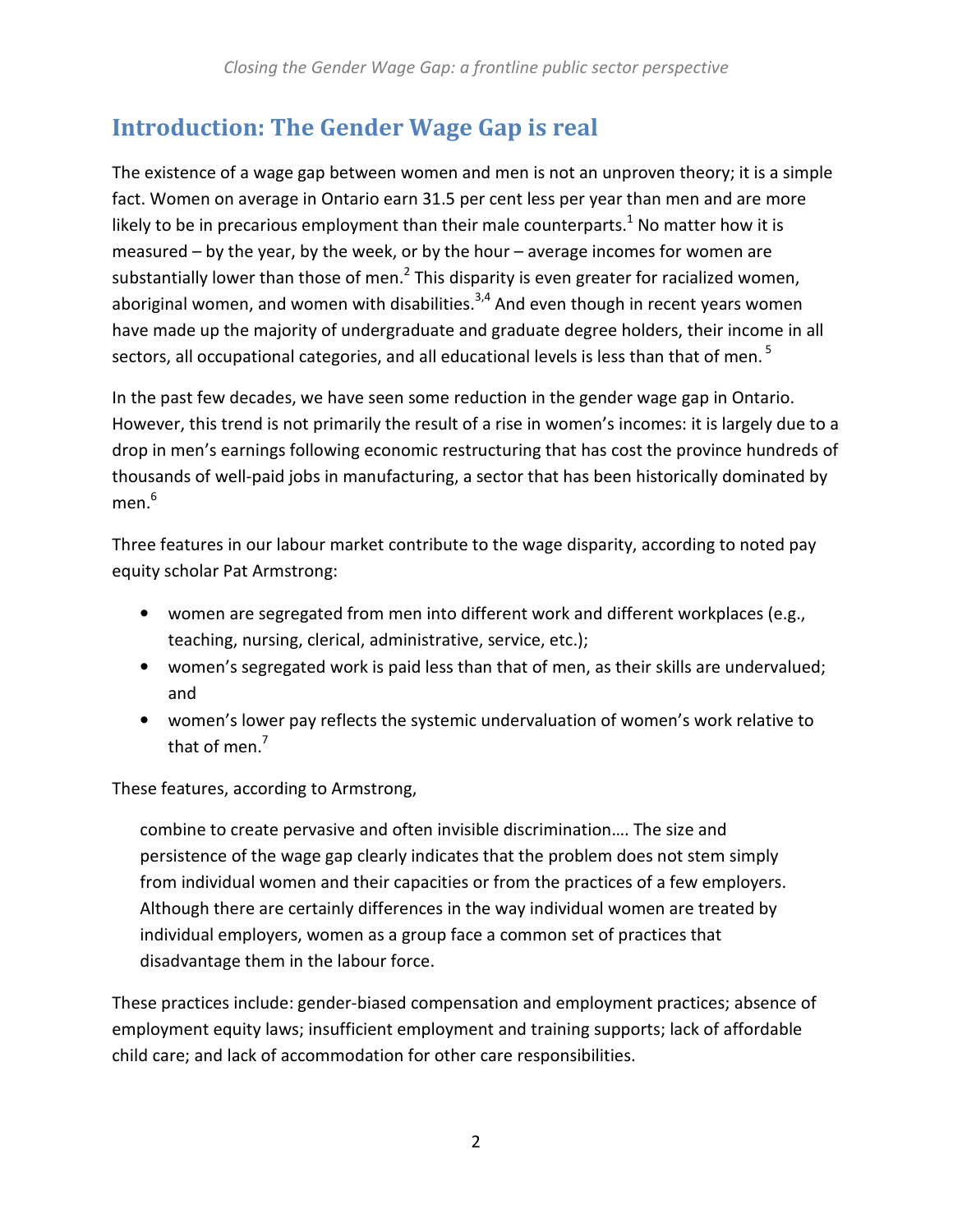While centuries of systemic oppression must be acknowledged, we also must ask why the past several decades of economic growth have not translated into the elimination, or at least the reduction, of the gender wage gap in 2016. Which policy initiatives have worked to reduce the gap? Which ones haven't? What can we do differently?

If our objective as Ontarians is to end the gender wage gap – and it must be – and also to create a better, fairer, and more equitable Ontario for all, then we must begin by answering these questions. The gender wage gap arises from workplace practices implemented by employers in a legal framework devised by governments in a social context that has yet to free itself from gender bias. Sound policy rooted in Ontarians' strong sense of fair play can address all three.

# Principles of equal pay

The Gender Wage Gap Strategy and its consultation process would not have happened if not for the dedicated work of the Equal Pay Coalition, of which OPSEU is a proud member. It was the Coalition's demand to the Premier that started this process, and we hope this process will lead to the development of a lasting strategy to close the gender wage gap. The Coalition's "12 steps to close the gender pay gap by 2025,"<sup>8</sup> which draws heavily on the work of Mary Cornish<sup>9</sup>, has the full support of OPSEU. The 12-step plan calls on the provincial government to:

- treat closing the gap as a human rights priority;
- raise awareness through annual Equal Pay Days and education;
- develop the "Close the gender pay gap by 2025 Plan";
- enforce and expand pay equity laws;
- implement employment equity law and policies;
- promote access to collective bargaining;
- increase the minimum wage;
- provide affordable and accessible child care;
- mainstream equity compliance into government laws and policies;
- mainstream equity compliance into workplaces and businesses;
- end violence and harassment of women; and
- secure decent work for women across the economic spectrum.

The following discussion offers OPSEU's perspective on some of these points.

## Economic policy that worsens the gap

To understand the current state of the problem, it is helpful to look back a bit. In the decades following the Great Depression and World War Two, governments in developed democracies pursued economic policies that expanded economic growth while at the same time significantly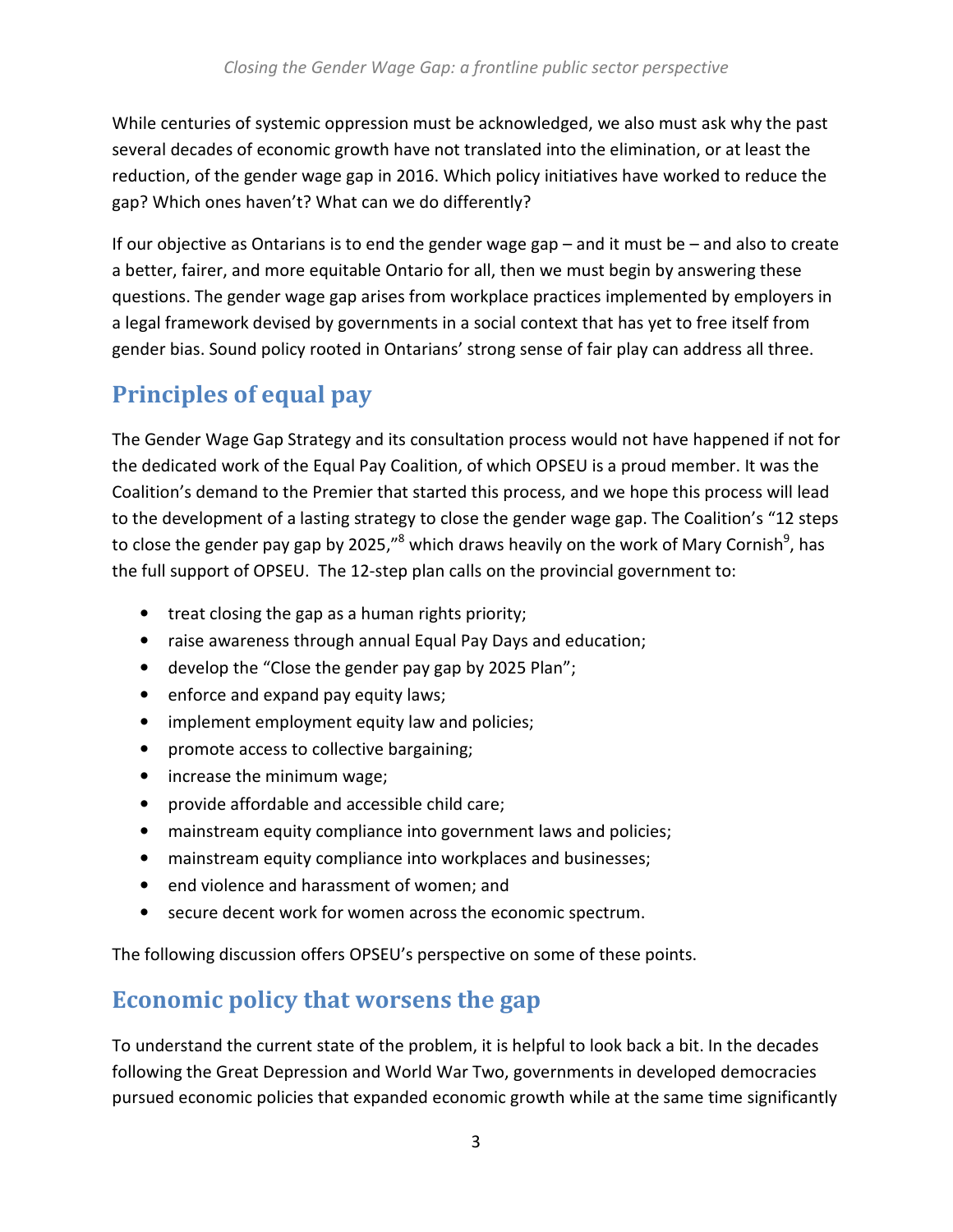raising living standards across the population.<sup>10</sup> Postwar Ontario saw rapid economic growth whose centerpiece was the expansion of high-productivity manufacturing employment.

Through trade unionism, workers were able to translate this surge in productivity into higher wages and better benefits. Through steeply progressive personal tax rates and high rates of taxation on corporate profits, government was able to make major investments in public services and public infrastructure. Economic growth and overall living standards surged. Overall income inequality fell.

By no means did this overall reduction in income disparity create the conditions to improve women's wages relative to men's. Nonetheless, the egalitarian (relative to family incomes) trend of the postwar "Golden Age" was built on economic policies that were fundamentally different from those pursued by our governments today.

Overall, the redistribution of income during the era of postwar Keynesianism did not sit well with business elites. In North America, the early 1970s began a movement that saw the formation of hundreds of conservative "think tanks" in the ensuing decades; Canada's Fraser Institute, founded in 1974, was one of the first. Heavily supported by corporate funding, these organizations influenced both academic thinking and public opinion, constructing the arguments and "spin" that would place individual opportunity – and greed – ahead of broadlyshared prosperity as a public policy priority.<sup>11</sup> Among the policies these think tanks promoted were: deregulation of labour markets through free trade agreements and the elimination of socalled "red tape"; privatization of the public sector; and deep cuts in corporate tax rates and progressive income tax rates, financed by cuts to public services.

Taken together, these policies – and others like them designed to increase the exposure of economic and political decision-making to market forces – came to be known as "neoliberalism."

Neoliberalism has reduced the bargaining power of working people in Ontario, in Canada, and throughout the developed democracies. Free trade agreements and privatization have pushed work out of the internal labour markets of countries and governments, exposing workers – unionized and not – to intensified competition with lower-cost workers in other countries and other sectors, and reducing wages, benefits, and pension coverage for all.

The intensification of market forces has not tended to reduce the gender wage gap, despite neoliberal economic theory, which suggests that greater market competition should reduce discrimination.

To neoliberal economists, wage rates are based on individual productivity, which is in turn based on an individual's skills and attributes – his or her "human capital." According to human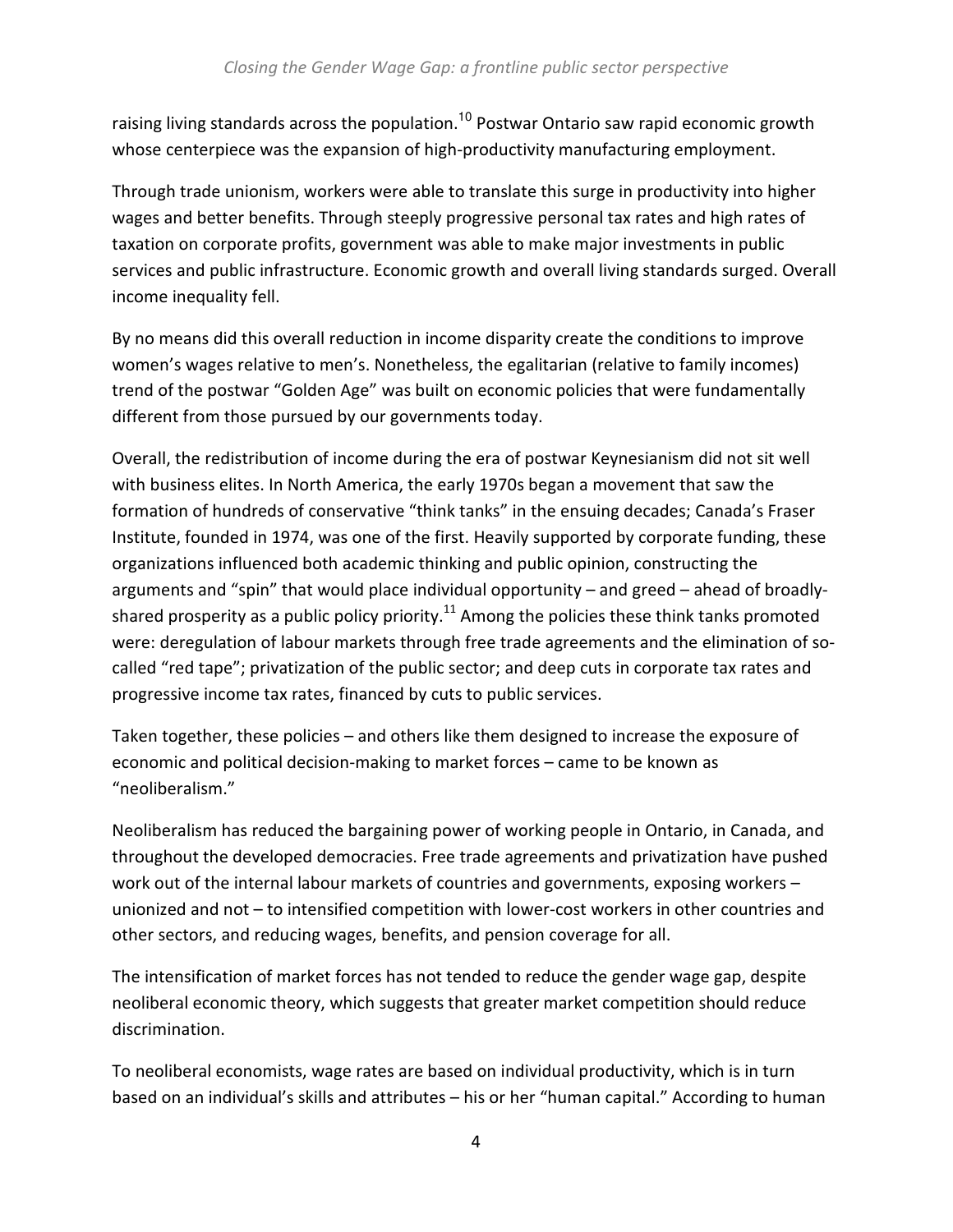capital theory, discrimination on the basis of attributes that have nothing to do with productivity – for example, gender – will hurt employers who discriminate, as by discriminating they pay a higher price than necessary for a given worker with a given level of productivity.

That's the theory: in actual fact, employers who discriminate are able to pay women, racialized and aboriginal workers, and people with disabilities less. Indeed, under unregulated free market conditions, employers are more able to exploit pre-existing social attitudes towards gender, race, and ability, thereby increasing wage disparities.

For many workers, the labour market is not a place in which wages are determined by the smooth functioning of competitive forces or by the skills they bring to the workplace. There is a simple explanation for this: human capital theory fails to explain why market forces allow wage discrimination to occur because wages are not actually set by market forces.

"The key to understanding real-world labor markets," writes University of British Columbia political economist Jamie Peck, "is to grasp the social nature of labor and the institutional means by which it is reproduced, which implies a fundamental break with [neoliberal] orthodoxy." Labour markets, Peck says, can only be understood when they are seen as "a socially constructed and politically mediated structure of conflict and accommodation among contending forces."<sup>12</sup>

Wages, in other words, are not set by the laws of economics: they are set by people – people with backgrounds, attitudes, and biases that affect how they perceive and value other people's work.

# Women's wages in the neoliberal era

Of the major economic trends of the last century, none has changed the face of work in developed democracies more than the wholesale movement of women into paid employment. In 1911, women made up just 13.4 per cent of the total paid workforce in Canada<sup>13</sup>. In December 2015, that number was 47.9 per cent.<sup>14</sup>

The increased participation in paid work by women did not merely add more workers to the existing workforce; it *changed* the workforce as well. As women entered the workforce, the jobs they were offered were, in most cases, not like men's jobs. These jobs offered fewer hours, lower pay, and less security. For many women in Ontario today, they still do.

In workplaces and sectors where women have been successful in reducing the gender wage gap, it has primarily been for one of two not unrelated reasons: 1) unionization; and 2) legislative change. Nowhere has the combination of unionization and pro-equity legislation had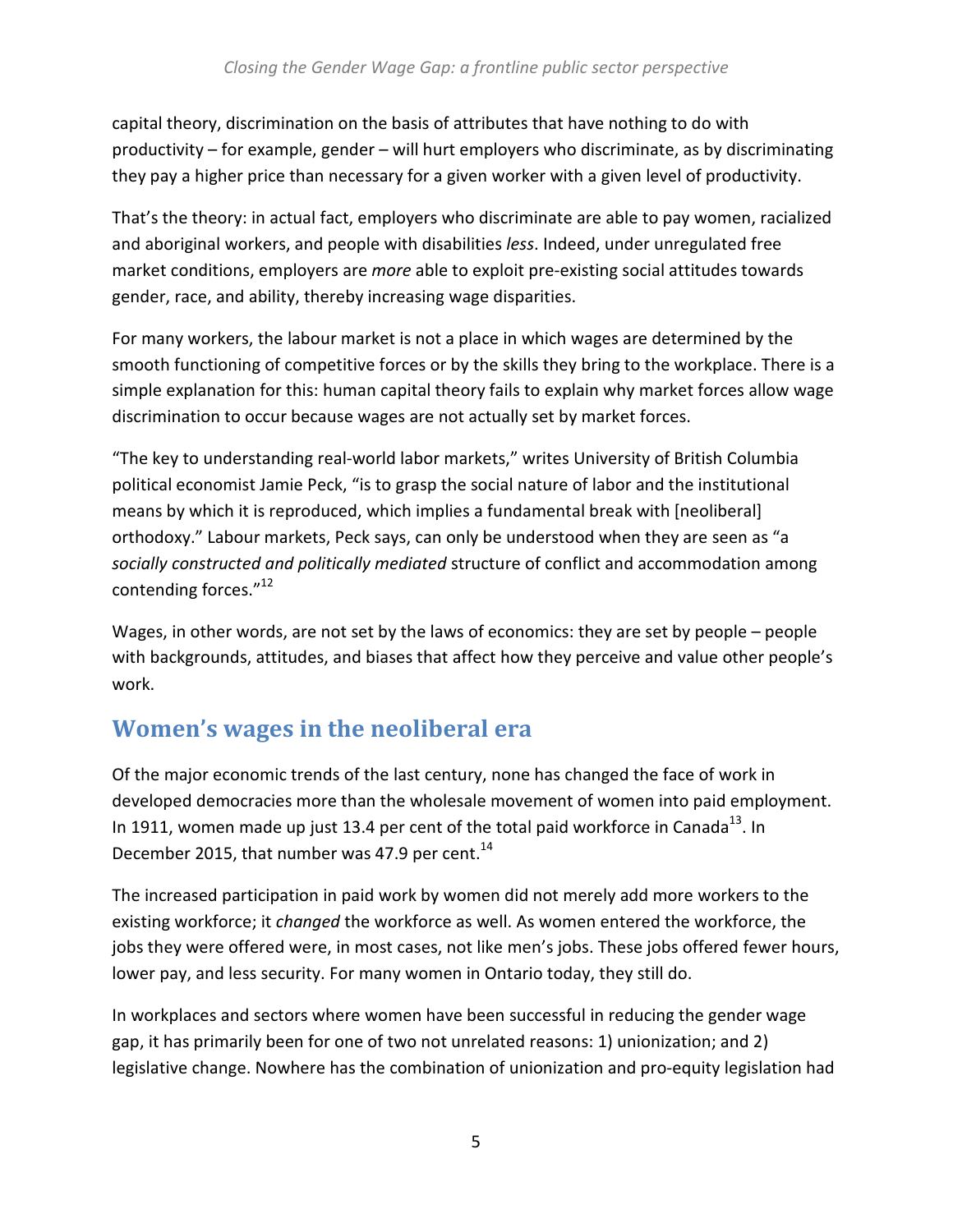a greater impact than in the most female, and most unionized, sector in the Ontario economy: the public sector.

Immediately following World War Two, unionization was largely a male and private sector phenomenon as union representation became widespread in factories, forests, mines, and mills around the province. But as the economy matured and Ontarians demanded more and better health, education, and other services, the public sector grew. So, naturally, did the number of jobs in more traditionally female occupations such as public administration, education, health care, and social services. These public sector workers were not shy about turning to unions for representation, and in time, the overall unionization rate for women in Ontario surpassed the unionization rate for men.<sup>15</sup>

Today, the public sector in Ontario is 62 per cent female and 71 per cent unionized. The private sector, by contrast, is 47 per cent female and 14 per cent unionized. The most female industry in the private sector – financial services, insurance, and real estate – is 55 per cent female but nearly the least unionized, with just six per cent of workers having union representation. Compare that with the health care and social services sector, which is 84 per cent female and 47 per cent unionized.<sup>16</sup>

Not surprisingly, the public sector in Ontario, and in Canada, is the sector with the smallest gender wage gap.

The high rate of unionization is one reason. The existence of legislation aimed at equalizing pay rates between women and men – most notably Ontario's Pay Equity Act – is another.

Rising out of activism by a powerful women's movement in the 1980s, the Pay Equity Act has helped to reduce the gender wage gap in Ontario. But achieving pay equity is not easy. Typically, it requires access to pay records, complex calculations, and protracted negotiations. Most workers do not have the resources to achieve pay equity on their own. As a consequence, most of the workers who have seen their wages improve as a result of the Pay Equity Act have had a union to take their case forward.

Because of the high rate of unionization in the public sector, most of the big news stories about pay equity awards over the years have been public sector stories.

So on both counts – unionization and the ability to achieve pay equity – the public sector has been the sector with the greatest success at narrowing the gender wage gap.

The current Ontario government has committed to narrowing the wage gap. Yet despite its fine intentions, the only significant actions by the government in recent years that have affected the gender wage gap have actually made it worse.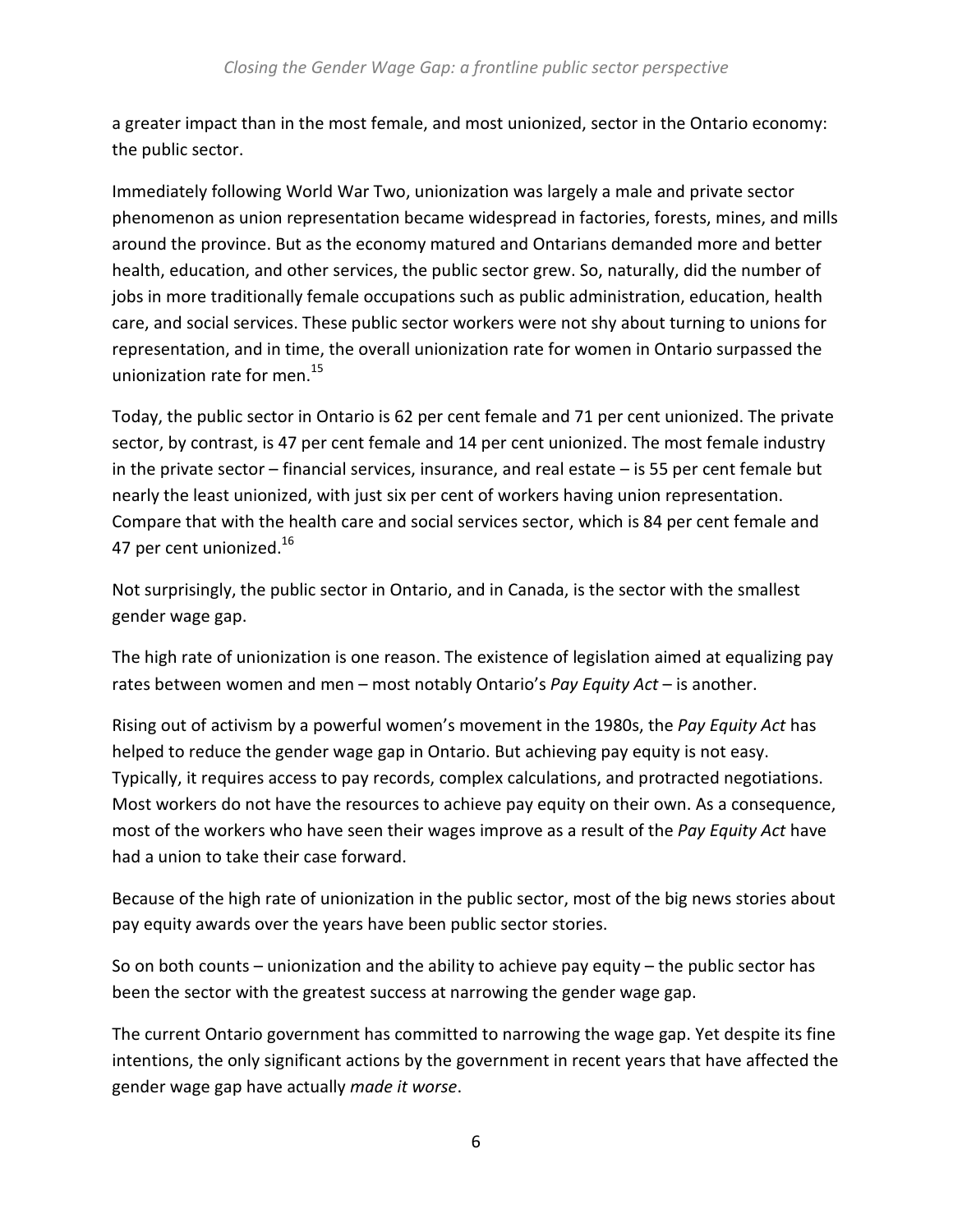### Austerity measures hit women hardest

#### The effect of wage freezes

Since its appearance in the early 1970s, neoliberalism has made profound structural changes to labour markets around the world, and Ontario has not been exempt from those changes. Nonetheless, the aggressive restructuring of our economy and government has been punctuated by periods of relative calm. In the early years of the current government, first elected in 2003, the Ontario Liberal Party under Premier Dalton McGuinty made some modest efforts to undo the damage to public services caused by the preceding Conservative government of Mike Harris and his successor, Ernie Eves. That all changed with the "Great Recession" of 2008-09. Beginning with the March 2010 Ontario budget, the government began to implement wage "freezes" which, after inflation, are really pay cuts. Despite initially proposing that this period of restraint would last for two years, the government has instead extended it. For some public employees, the attack on their wages has been going on for more than five years. Those who have suffered wage freezes throughout the period have seen inflation erode their spending power by 10.9 per cent.<sup>17</sup>

By directly attacking the wages of public employees, a female-dominated group, the government's austerity program has significantly affected the gender wage gap in Ontario. Every year women in the public sector see their standard of living eroded by inflation or devastated by job loss is a year in which women's wages fall away from men's wages for the province's female workforce as a whole.

In this age of austerity and cuts to public services, jobs, and wages, the one area in which the current government is increasing spending is on public infrastructure. The government has committed to spending \$130 billion on new roads, transit, schools, hospitals, and courthouses over the next 10 years. This infrastructure is undoubtedly a way to create jobs, including many well-paid jobs, but most of the jobs created in this way will be in construction – a sector whose 325,000 workers are 88 per cent male.

Thus the government's overall strategy – cuts to public services, more spending on infrastructure – could not be better designed to widen the gender wage gap.

#### The attack on pay equity

Pay equity, also known as "equal pay for work of equal value," is based on comparators: the wages of workers in female-dominated job classifications are compared to those of workers in male-dominated job classifications. Often, the comparators used are from within the same organization. But in many cases, this is not possible. As noted above, the workforce in health care and social services in Ontario is 82 per cent female. In these sectors, male-dominated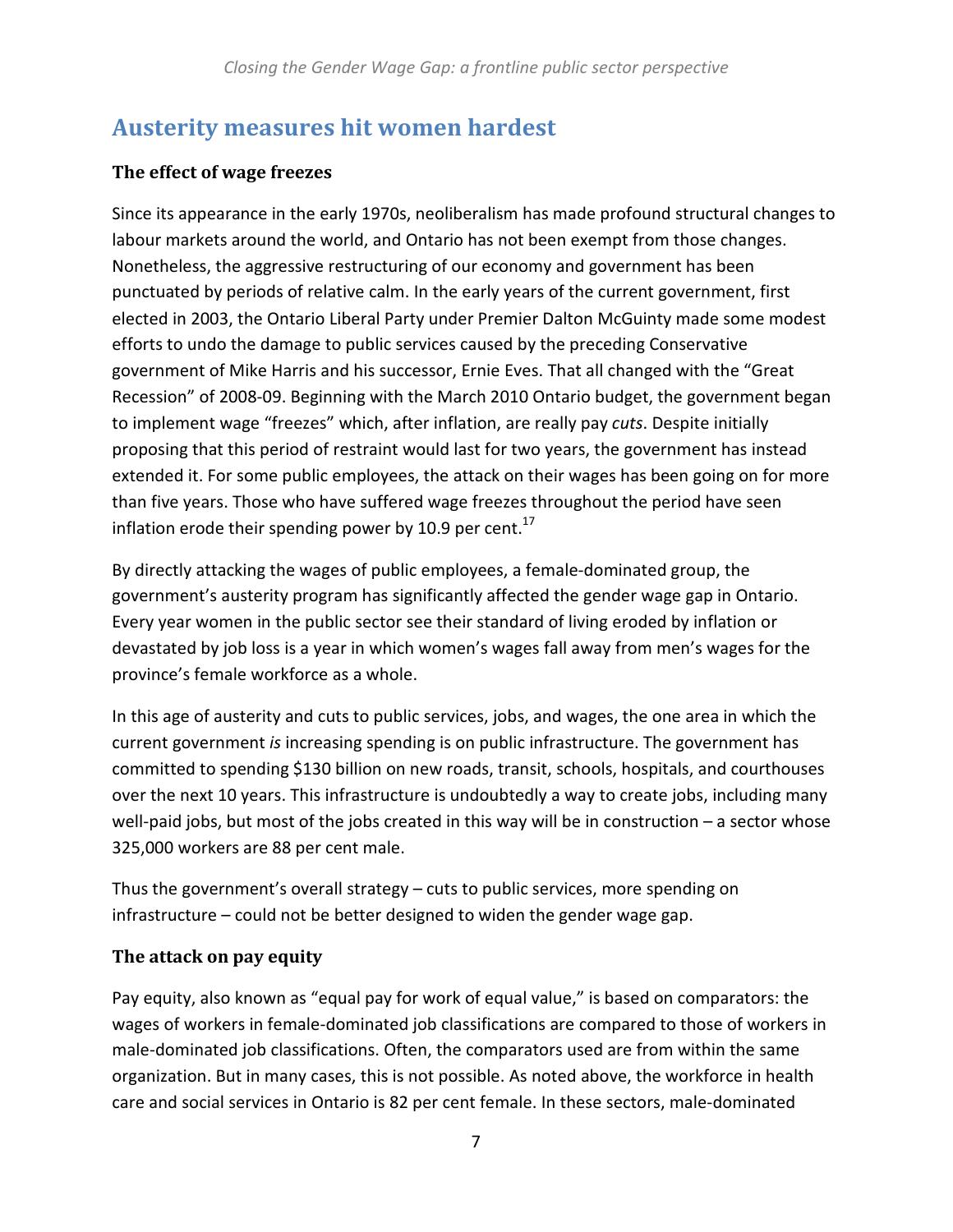classifications may not exist within a particular organization. When this happens, the Pay Equity Act allows for the use of comparators from other organizations, using what is known as the "proxy" method.

For many organizations, pay equity is simply impossible without the proxy method. So it was a direct blow to tens of thousands of Ontario workers when, in 1996, the Conservative government of Premier Mike Harris changed the Pay Equity Act to outlaw the proxy method and stopped funding pay equity for publicly-funded employers.

In response to this, in 2001 five unions and four women led a legal challenge under the Canadian Charter of Rights and Freedoms of the government's attack on pay equity. OPSEU was one of the unions, along with the Canadian Union of Public Employees, the Ontario Nurses Association, the Service Employees International Union, and the United Steelworkers; the individual applicants were a child care worker, a registered nurse, a health care aide, and a developmental services worker – exactly the kind of workers who depend on the proxy method to achieve pay equity.

The unions, and the workers, won their case. A landmark settlement was reached with the government of Ontario on May 23, 2003. Under the settlement, the government agreed to provide up to \$414 million in pay equity funding over the next three years to approximately 100,000 women.

The proxy method was reinstated under the Pay Equity Act.

This welcome change did not solve the pay equity problem. As part of its austerity drive, the current government has suspended funding of transfer payments for pay equity for publiclyfunded employers.

This has had a profound impact on the aspirations of many OPSEU members who hope to achieve pay equity one day. OPSEU represents more than 180 workplaces with proxy pay equity plans, with hundreds of female job classes and thousands of members.

For these workers, pay equity has now ground to a halt. As it is, the proxy method of achieving pay equity has no date by which it must be achieved; at the current rate, many OPSEU members will not achieve a pay-equity-compliant rate of pay before they reach their date of retirement. This is unfair to them, and every day that goes by, it widens the gender wage gap a bit more. Many employers of OPSEU members have not delivered on their pay equity obligations – required by law – for several years.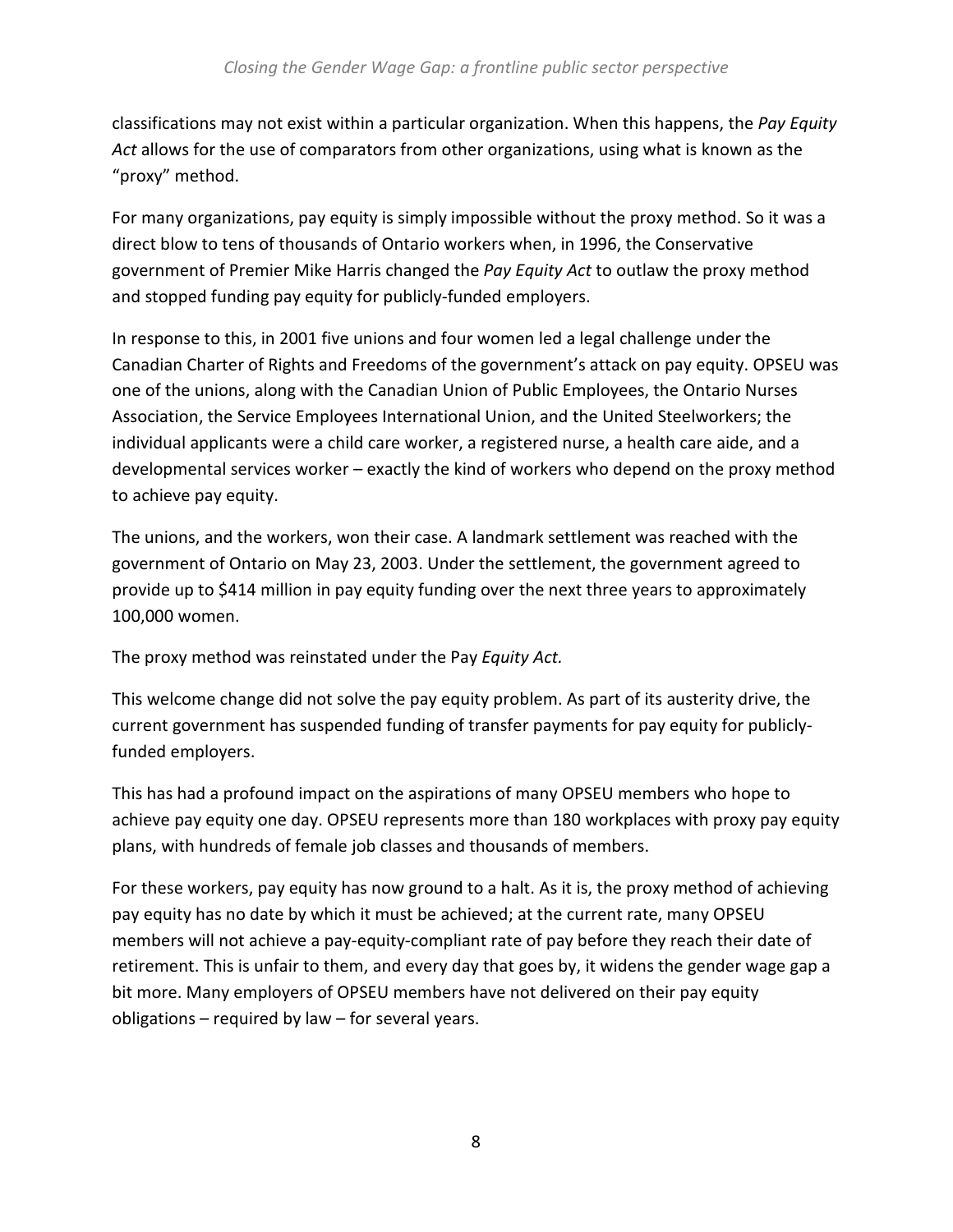# Conclusion: Closing the Gender Wage Gap

If the government of Ontario is truly serious about closing the gender wage gap, there is no better place to start than in the workplaces it funds. Across the public sector, women have seen real wages fall – often for years at a time – and many are not even receiving the pay equity payments they are entitled to under the law. Accordingly, OPSEU makes two recommendations to government that can help reduce the gender wage gap:

- 1. Stop the attack on public sector wages. Ontario already has the lowest program spending per capita of any province in Canada, a fact the government appears to be oddly proud of. This situation cannot continue. Public services are starving and austerity is widening the gender wage gap. It has to stop now.
- 2. Restore full pay equity funding to employers in the proxy sector. Pay equity is not a wage to be bargained – it is a human rights obligation. Human rights are supposed to be guaranteed by government. Respect for human rights is vital to the health of our democracy, and a human rights approach to the gender wage gap is a must if we are serious about closing it.

As noted above, OPSEU fully endorses the 12-point plan put forward by the Equal Pay Coalition. The gender wage gap is a systemic problem with multiple interconnected causes, and solving it will take a systemic and multi-faceted approach. To do so, however, will take more than a legal approach. To paraphrase Jamie Peck (above), the social nature of the gender wage gap and the institutional means by which it is reproduced must be tackled simultaneously.

Ontario has had measurable success at tackling public policy challenges embedded in cultural attitudes. Tobacco smoking continues to drop as a result of public awareness and education campaigns – backed by legislative change and government funding – that began decades ago. Dealing with the gender wage gap will take the same kind of commitment.

If this government is truly serious about closing the gender wage gap, it can be done. We know how.

For more information on OPSEU's ideas for closing the gender wage gap, please contact Ann Wallace, Senior Negotiator (Pay Equity), at awallace@opseu.org.